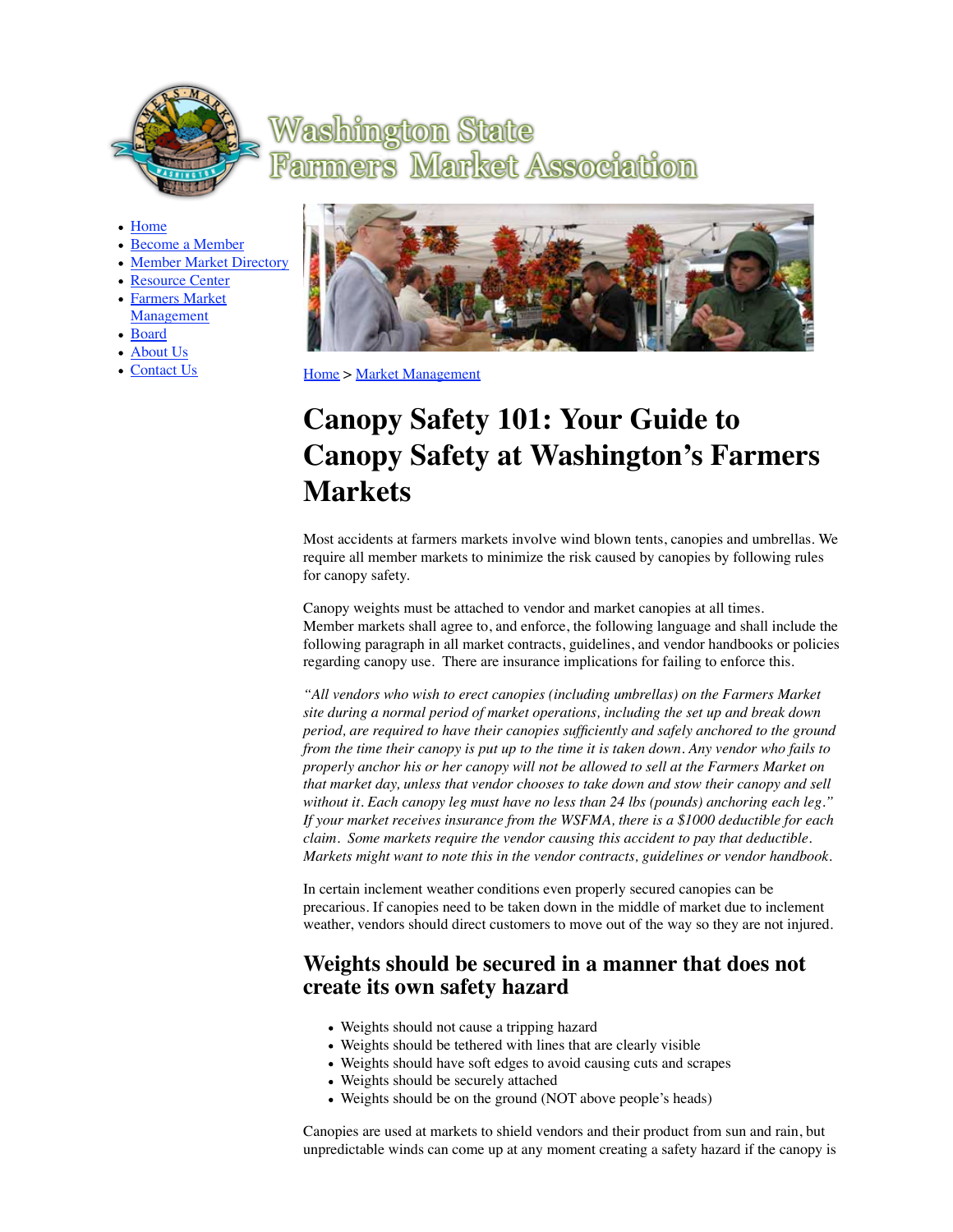not properly secured.

Sufficiently weighted canopies will have at least 24 pounds per leg. One canopy manufacturer recommends at least 40 pounds on each corner of a 10x10 tent; double that on a 10x20 tent. 50 pounds should be used for umbrellas. Weights for signs will vary depending on the size of sign.

# **Always be prepared**

You should always have your canopy secured to the ground. It is not enough to have the tools necessary to secure your canopy on hand if you do not employ them. Strong gusts can come up without warning anywhere, at any time. After your canopy takes flight and causes damage it is too late to decide to secure your canopy. You should assume winds will come. Indeed, they often do.

Always secure canopies. During setup and breakdown periods canopies are vulnerable to wind. Stay alert. During the peak business hours of markets, the mere presence of hundreds of shoppers, along with the tight configuration of all the vendors, creates a disruption in the flow of wind, reducing its force through the market. But at setup and breakdown times, the shoppers are gone, the solid block of vendors is disrupted, and you are at some point in the process of setting up or taking down your canopy. You must be sure to completely secure your canopy as soon as you set it up, and take down your canopy as soon as you remove its weights at the end of the day. Do NOT let yourself be interrupted by ANYTHING in the middle of this process, as a half-secured canopy is as dangerous, if not more dangerous, than an unsecured canopy.

# **Canopy Weights**

The safety of farmers market shoppers should be the goal of every market's staff and vendors. In general, farmers markets are statistically among the safest places in our country. Nevertheless, canopy weights needlessly continue to pose hazards at many farmers markets. Perhaps this is because we are not looking at how we set up our canopies and stalls each day from the perspective of the customer. After all, we are used to being the vendor or manager. But take a minute to really think about it from the customer's point of view.

The average customer is looking at the bountiful tables filled with every sort of fresh fruits and vegetables, processed foods, crafts and so on. In other words, they are looking straight ahead, not down!

Canopy weights should be located on the ground and customers are not looking around them. Thus, if the canopy weights are in the path of the customer, the customer will trip over, kick, or entangle with them,. Therefore, we need to anticipate this ahead of time, and place canopy weights carefully, using materials that are least likely to injure.

### **Examples of good canopy weights**

- Filling an empty bucket (2.5 gallon works great) with cement and tying this to each corner of the tent with a rope or bungee. It is NOT sufficient to place the bucket on the feet of the canopy.
- Filling buckets/containers with sand/cement that can be anchored or secured with a rope or bungee; these include canvas bags or plastic buckets/containers that have a handle through which a rope or bungee can be secured.
- Sandbag weights that are specially made for securing canopies and weigh at least 24 pounds. These sandbag weights are vertical and can be strapped the legs of the canopy.
- PVC pipe capped and filled with cement can be hung on the inside of canopy poles as long as it is secured so that it does not collide with customers.
- The best weights are strapped to the bottom of each leg, and then tethered via a bungee to the top corner of the canopy, thus lowering the center of gravity of the canopy. In a strong gust of wind, even canopies secured with enough weight, can